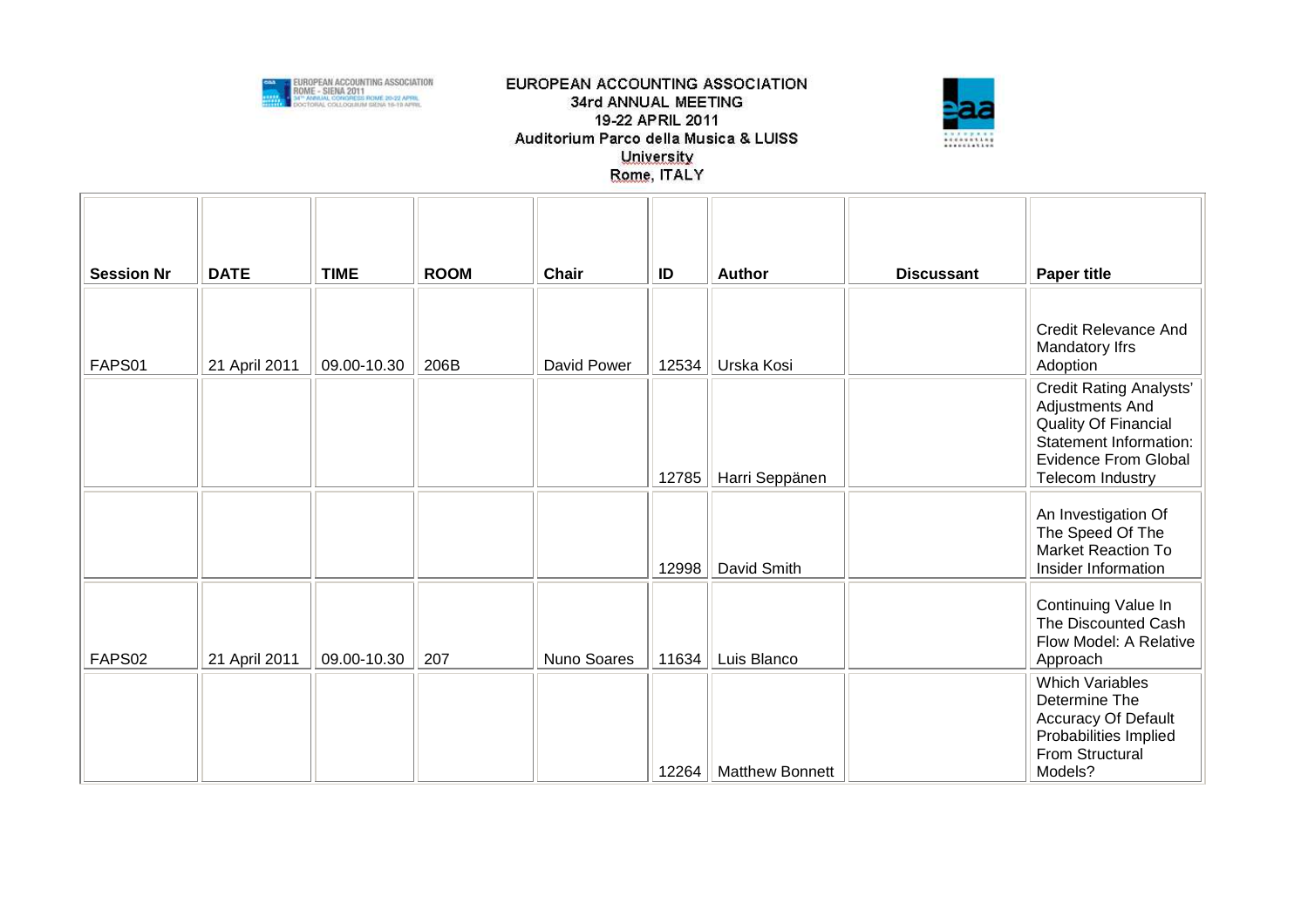



| <b>Session Nr</b> | <b>DATE</b>   | <b>TIME</b> | <b>ROOM</b> | <b>Chair</b> | ID    | <b>Author</b>           | <b>Discussant</b> | <b>Paper title</b>                                                                                                                    |
|-------------------|---------------|-------------|-------------|--------------|-------|-------------------------|-------------------|---------------------------------------------------------------------------------------------------------------------------------------|
|                   |               |             |             |              | 12532 | Felix Lamp              |                   | <b>Mitigating Scale</b><br><b>Effects In Finance And</b><br><b>Accounting Research:</b><br>A Simple<br>Transformation<br>Approach     |
| FAPS03            | 21 April 2011 | 11.00-12.30 | 206B        | Felix Lamp   | 13120 | Danielle<br>Lyssimachou |                   | The Determinants Of<br><b>Target Price Accuracy:</b>                                                                                  |
|                   |               |             |             |              | 11887 | Carlo Alberto<br>Magni  |                   | Return On Equity,<br>Internal Rate Of<br><b>Return And</b><br>Shareholder Value<br>Creation                                           |
|                   |               |             |             |              | 12148 | Aliasghar<br>Mottaghi   |                   | Cash Accounting,<br><b>Accrual Accounting</b><br>And The Out-Of<br>Sample Prediction Of<br>Future Operating Cash<br>Flow And Earnings |
| FAPS04            | 21 April 2011 | 11.00-12.30 | 207         | Jo Danbolt   | 13486 | John Forker             |                   | Sentiment, Equity<br>Valuation And The<br><b>Equity Risk Premium</b>                                                                  |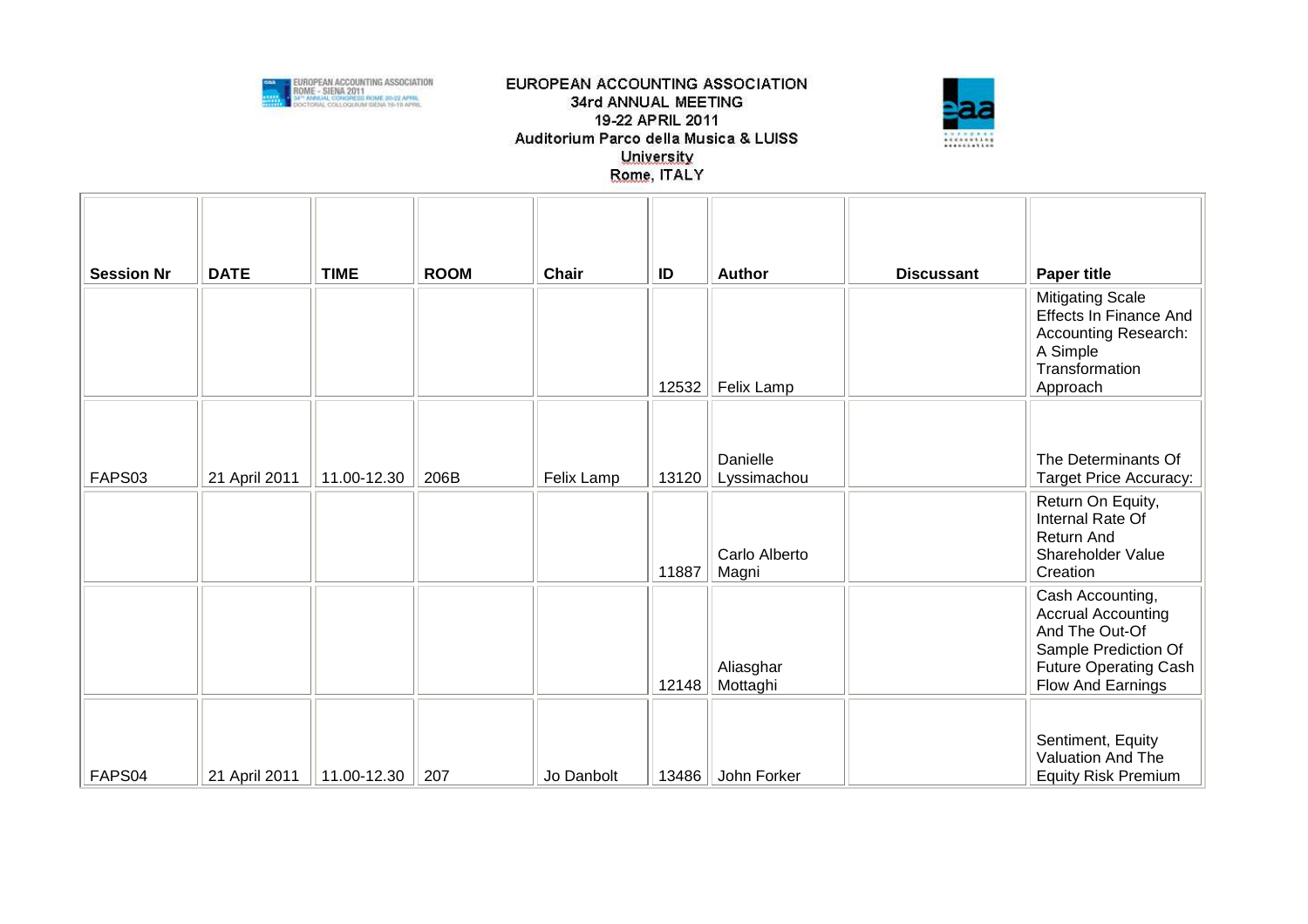



| <b>Session Nr</b> | <b>DATE</b>   | <b>TIME</b> | <b>ROOM</b> | <b>Chair</b>     | ID    | <b>Author</b>          | <b>Discussant</b> | <b>Paper title</b>                                                                                                                                                  |
|-------------------|---------------|-------------|-------------|------------------|-------|------------------------|-------------------|---------------------------------------------------------------------------------------------------------------------------------------------------------------------|
|                   |               |             |             |                  |       |                        |                   |                                                                                                                                                                     |
|                   |               |             |             |                  | 12215 | <b>Farshid Navissi</b> |                   | <b>Options Trading And</b><br>Cost Of Equity Capital                                                                                                                |
|                   |               |             |             |                  | 12284 | Tobias Schlüter        |                   | Determinants Of<br>Market Beta - The<br>Impact Of Firm<br><b>Specific Accounting</b><br><b>Figures And Market</b><br>Conditions                                     |
| FAPS05            | 21 April 2011 | 14.00-15.30 | 206B        | Reuven<br>Lehavy | 13469 | Daphne Lui             |                   | Legal Origins,<br>Ownership Structure,<br>and Management<br>Characteristics on<br><b>Financial Reporting</b><br>Quality: Evidence from<br>Hong Kong Stock<br>Market |
|                   |               |             |             |                  | 12344 | Sang Hyun Park         |                   | Change In Accounting<br>Conservatism When<br>Attempting To Meet Or<br><b>Beat The Earnings</b><br><b>Benchmark</b>                                                  |
|                   |               |             |             |                  | 13643 | Leslie Robinson        |                   | Firm Diversification,<br>Volatility, And<br>Discretionary<br><b>Disclosure</b>                                                                                      |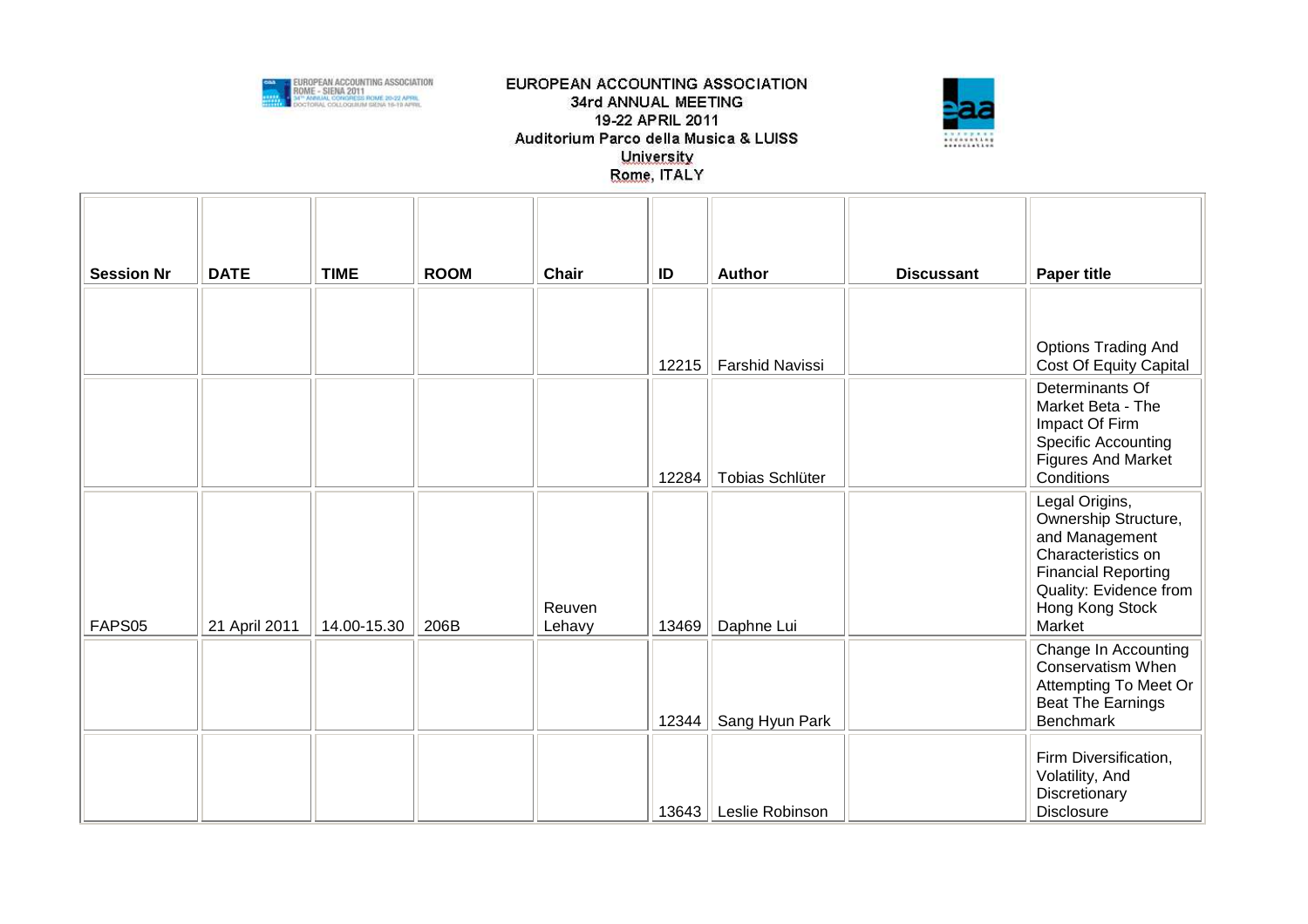



| <b>Session Nr</b> | <b>DATE</b>   | <b>TIME</b> | <b>ROOM</b> | <b>Chair</b>             | ID    | <b>Author</b>         | <b>Discussant</b> | <b>Paper title</b>                                                                                                |
|-------------------|---------------|-------------|-------------|--------------------------|-------|-----------------------|-------------------|-------------------------------------------------------------------------------------------------------------------|
| FAPS06            | 21 April 2011 | 14.00-15.30 | 207         | Petya<br>Platikanova     | 13493 | Nazam<br>Dzolkarnaini |                   | Taxes, Debt And<br>Leases Revisited:<br>Evidence From Uk<br>Panel Data                                            |
|                   |               |             |             |                          | 13553 | Nikola Petrovic       |                   | Capital Investment<br>Measures, Future<br><b>Earnings And Future</b><br>Returns: The Uk<br>Evidence               |
| FAPS07            | 21 April 2011 | 16.00-17.30 | 206B        | Nikola<br>Petrovic       | 11458 | <b>Brett Govendir</b> |                   | The Influence Of The<br><b>Accruals Generating</b><br>Process On Accruals<br>And The Accrual<br>Anomaly           |
|                   |               |             |             |                          | 11969 | Marco Maria<br>Mattei |                   | Improving The Power<br>Of Accrual Models In<br>Europe: The Mixture<br>Approach                                    |
|                   |               |             |             |                          | 12136 | Nuno Soares           |                   | <b>Accruals Versus Cash</b><br>Flow Effects In Uk<br>Stock Returns - Are<br>They Independent Of<br>Other Effects? |
| FAPS08            | 21 April 2011 | 16.00-17.30 | 207         | <b>Markus</b><br>Grottke | 13450 | Hasna Chaibi          |                   | Investment<br>Opportunity Set,<br>Accounting Policy, And<br><b>Discretionary Accruals</b>                         |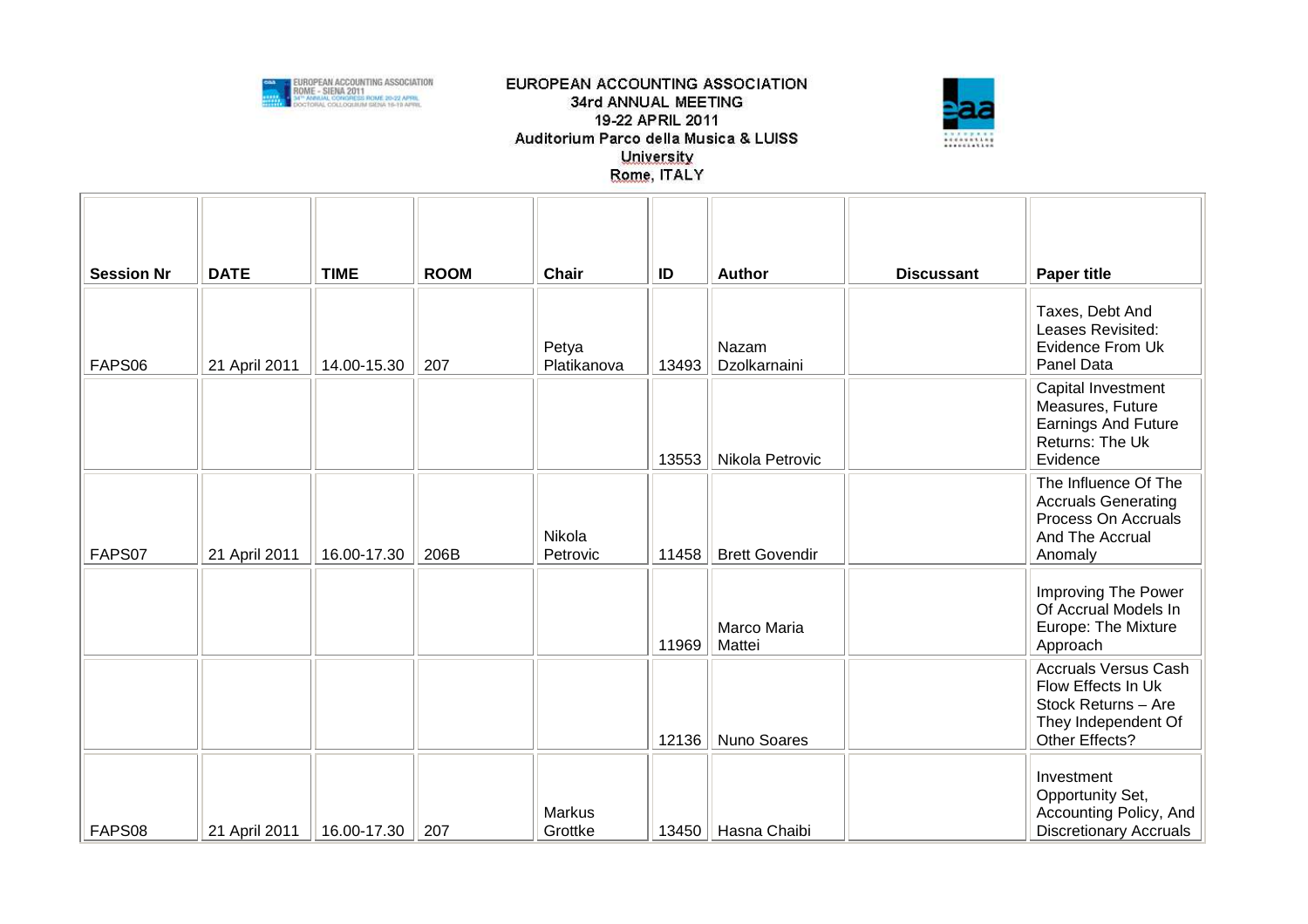



| <b>Session Nr</b> | <b>DATE</b>   | <b>TIME</b> | <b>ROOM</b> | Chair          | ID    | <b>Author</b>            | <b>Discussant</b> | <b>Paper title</b>                                                                                                                                                                      |
|-------------------|---------------|-------------|-------------|----------------|-------|--------------------------|-------------------|-----------------------------------------------------------------------------------------------------------------------------------------------------------------------------------------|
|                   |               |             |             |                | 13163 | <b>Christian Mueller</b> |                   | Dividend Changes And<br>The Revision Of<br><b>Earnings Persistence</b><br>Conditional On<br><b>Investors' Prior</b><br>Information                                                      |
|                   |               |             |             |                | 11182 | Carmelo Reverte          |                   | Bias And Accuracy Of<br>Ohlson-Based<br><b>Valuation Models Vs</b><br>The Traditional<br>Dividend, Free Cash<br>Flow And Abnormal<br>Earnings Models:<br>Evidence From<br>Spanish Firms |
| FAPS09            | 22 April 2011 | 09.00-10.30 | 206B        | Victoria Clout | 13206 | Max Berens               |                   | Analysts' Implied Cost<br>Forecasts And Cost<br><b>Stickiness</b>                                                                                                                       |
|                   |               |             |             |                | 13608 | Tanja Klettke            |                   | Analysts' General<br><b>Forecast Effort And Its</b><br>Impact On Earnings<br><b>Forecast Accuracy</b>                                                                                   |
|                   |               |             |             |                | 13370 | Antonio<br>Parbonetti    |                   | <b>Accounting For Brands</b><br>And Analysts'<br><b>Forecasts Properties</b>                                                                                                            |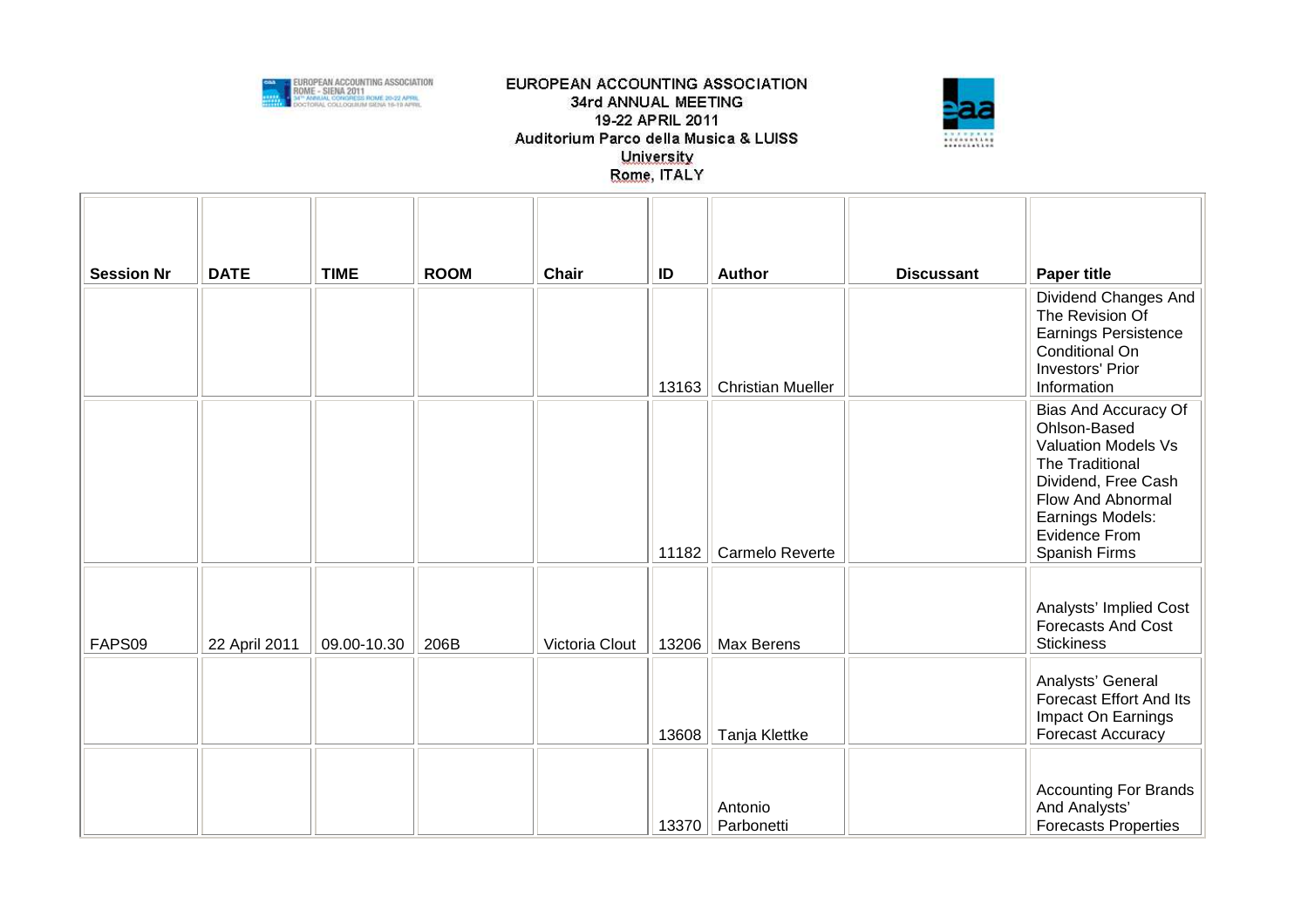



| <b>Session Nr</b> | <b>DATE</b>   | <b>TIME</b> | <b>ROOM</b> | <b>Chair</b>      | ID    | <b>Author</b>                | <b>Discussant</b> | <b>Paper title</b>                                                                                                                                                           |
|-------------------|---------------|-------------|-------------|-------------------|-------|------------------------------|-------------------|------------------------------------------------------------------------------------------------------------------------------------------------------------------------------|
| FAPS10            | 22 April 2011 | 09.00-10.30 | 207         | Joachim<br>Tanski | 13625 | Omiros Georgiou              |                   | Implications Of Fair<br>Value Accounting For<br><b>Investors And</b><br>Analysts: Making<br>Sense Of Their Views<br>Through A Competing<br><b>Rationalities</b><br>Approach. |
|                   |               |             |             |                   | 12283 | <b>Bilitis</b><br>Schoonjans |                   | <b>Does Formal Business</b><br><b>Networking Contribute</b><br>To Sme Growth? - An<br><b>Empirical Examination</b>                                                           |
|                   |               |             |             |                   | 13505 | Samir Trabelsi               |                   | Investment<br><b>Opportunities And</b><br>Corporate Debt Policy:<br><b>Evidence From New</b><br>Economy                                                                      |
| FAPS11            | 22 April 2011 | 11.00-12.30 | 206B        | Henk<br>Langedijk | 12984 | Jong-Seo Choi                |                   | Market Response To<br><b>Asset Revaluation</b><br>Disclosures In Korea                                                                                                       |
|                   |               |             |             |                   | 13111 | Jernej Koren                 |                   | Do Asset Impairments<br>Capture Diminished<br><b>Expectations About</b><br>Future Cash Flows?                                                                                |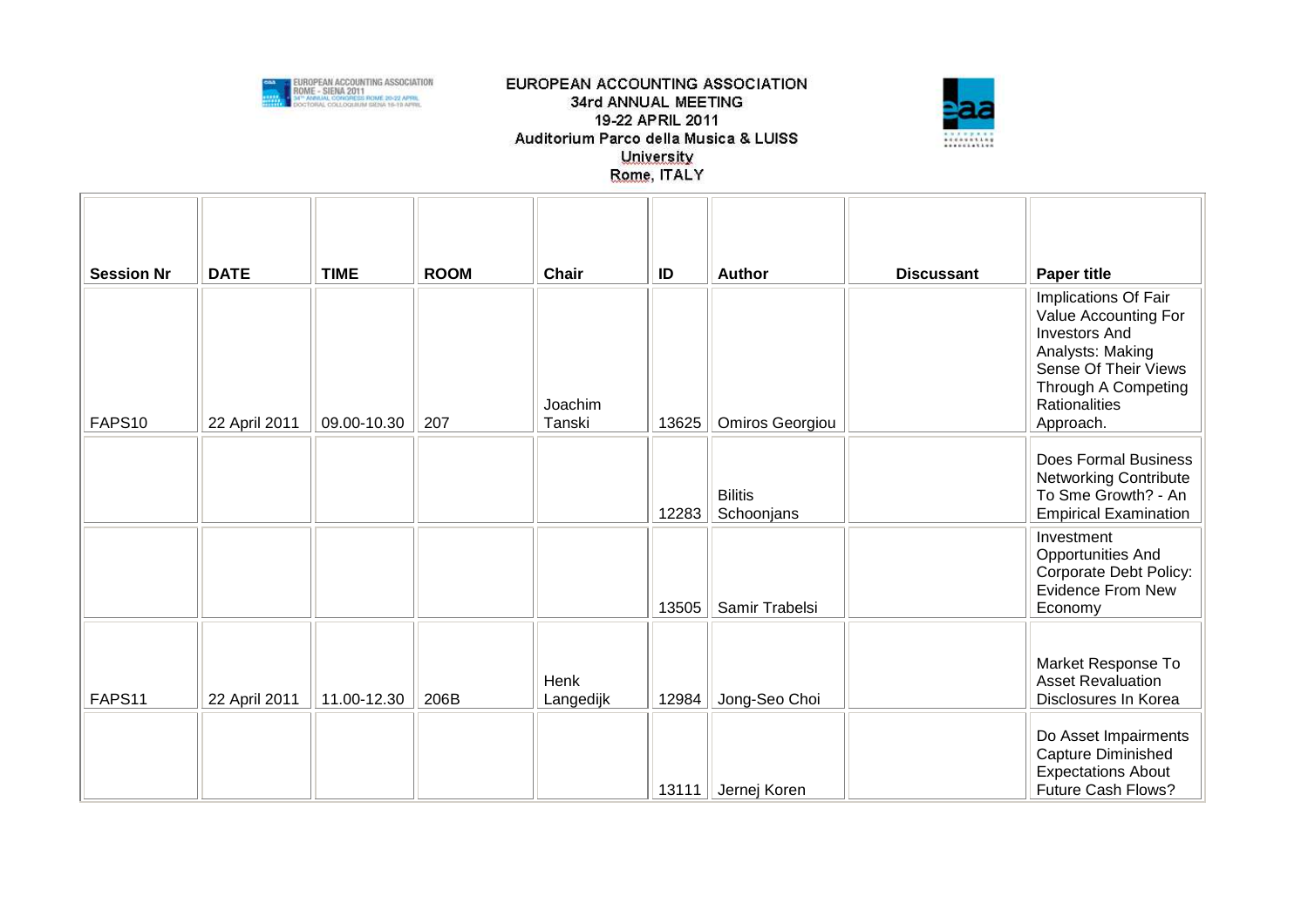



| <b>Session Nr</b> | <b>DATE</b>   | <b>TIME</b> | <b>ROOM</b> | <b>Chair</b> | ID    | <b>Author</b>        | <b>Discussant</b> | <b>Paper title</b>                                                                                                                                                                   |
|-------------------|---------------|-------------|-------------|--------------|-------|----------------------|-------------------|--------------------------------------------------------------------------------------------------------------------------------------------------------------------------------------|
|                   |               |             |             |              | 11246 | Petya<br>Platikanova |                   | <b>Managerial Discretion</b><br>And The Value Of<br>Cash Proceeds From<br><b>Asset Sales</b>                                                                                         |
| FAPS12            | 22 April 2011 | 11.00-12.30 | 207         | Teri Yohn    | 12580 | <b>Walter Aerts</b>  |                   | SELF-SERVING<br><b>CAUSAL</b><br><b>DISCLOSURES ON</b><br><b>EARNINGS AND</b><br><b>INITIAL PUBLIC</b><br><b>OFFERING</b><br><b>VALUATION</b>                                        |
|                   |               |             |             |              | 11596 | Christopher<br>Mokwa |                   | <b>Blurry Prospects Of</b><br>Venture-Backed Start-<br>Ups: Biases In Multi-<br>Year Management<br><b>Forecasts And The</b><br><b>Bright Side Of</b><br><b>Milestone Contracting</b> |
|                   |               |             |             |              | 12251 | Hai Wu               |                   | <b>Valuing Currently</b><br>Unprofitable<br>Companies In<br>Australia: The Impacts<br>Of Distress,<br>Investment Intensity<br>And Accounting<br>Conservatism                         |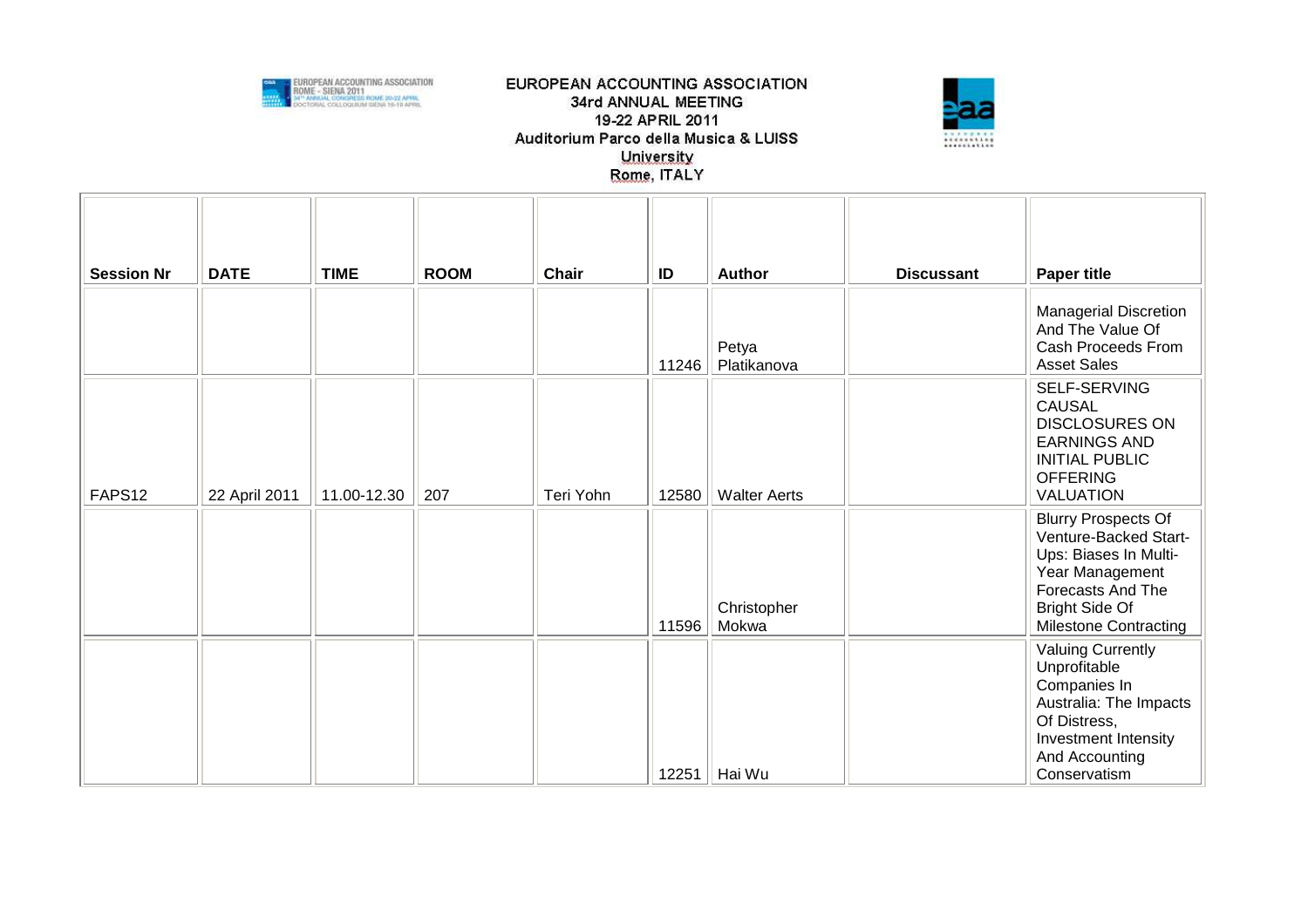



| <b>Session Nr</b> | <b>DATE</b>   | <b>TIME</b> | <b>ROOM</b> | Chair              | ID    | <b>Author</b>              | <b>Discussant</b> | <b>Paper title</b>                                                                                                |
|-------------------|---------------|-------------|-------------|--------------------|-------|----------------------------|-------------------|-------------------------------------------------------------------------------------------------------------------|
| FAPS13            | 22 April 2011 | 14.00-15.30 | 206A        | Maria T.<br>Tascon | 11964 | Seraina<br>Anagnostopoulou |                   | Analyst Divergence Of<br>Opinions, R&d And<br>Market Performance                                                  |
|                   |               |             |             |                    | 13292 | Maximilian<br>Schauer      |                   | The Value Relevance<br>Of Accounting Figures<br>In The European<br><b>Market Reconsidered</b>                     |
|                   |               |             |             |                    | 11220 | Yao Tian                   |                   | The Impact Of<br><b>Earnings Management</b><br>On The Performance<br>Of Earnings-Based<br><b>Valuation Models</b> |
| FAPS14            | 22 April 2011 | 14.00-15.30 | 206B        | Leonor<br>Ferreira | 12846 | Qianqian Du                |                   | <b>Expertise And</b><br>Incorporation Of Public<br>Information                                                    |
|                   |               |             |             |                    | 13759 | Sue Wright                 |                   | Analysts Forecasts<br>During Forced Ceo<br>Changes                                                                |
|                   |               |             |             |                    | 13236 | Ming-Cheng Wu              |                   | <b>Executive Stock</b><br>Options, Risk-Taking<br><b>Incentives And</b><br><b>Decision Making</b>                 |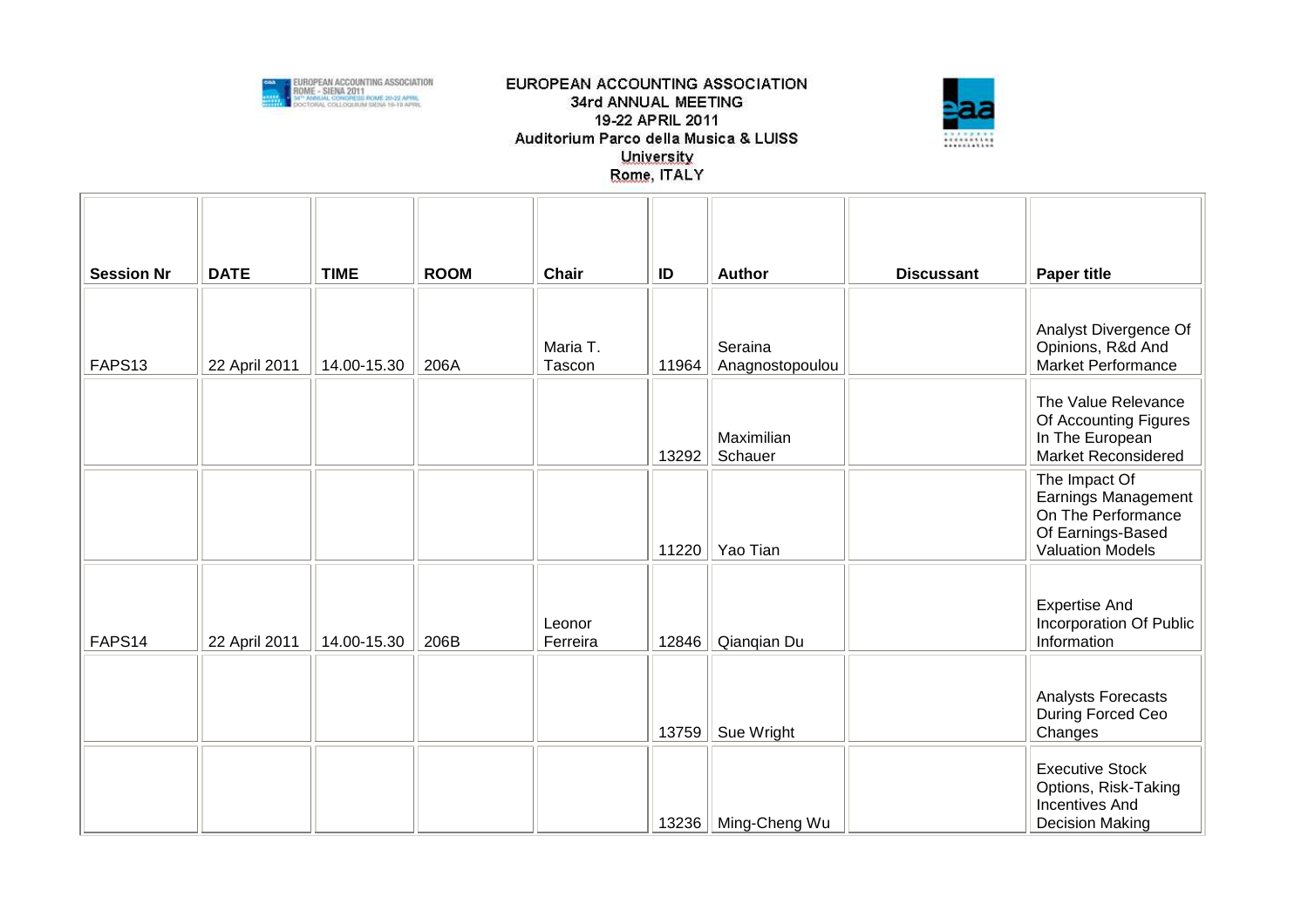



| <b>Session Nr</b> | <b>DATE</b>   | <b>TIME</b> | <b>ROOM</b> | <b>Chair</b>                    | ID    | <b>Author</b>               | <b>Discussant</b> |                                                                                                                                                                                                              |
|-------------------|---------------|-------------|-------------|---------------------------------|-------|-----------------------------|-------------------|--------------------------------------------------------------------------------------------------------------------------------------------------------------------------------------------------------------|
|                   |               |             |             |                                 |       |                             |                   | <b>Paper title</b>                                                                                                                                                                                           |
| FAPS15            | 22 April 2011 | 14.00-15.30 | 207         | <b>KAROL</b><br><b>KLIMCZAK</b> | 12992 | Alexander<br>Himme          |                   | <b>Market Reactions To</b><br>Corporate Layoffs.<br>Insights From<br>Germany                                                                                                                                 |
|                   |               |             |             |                                 |       |                             |                   |                                                                                                                                                                                                              |
|                   |               |             |             |                                 | 12608 | Maria Loumioti              |                   | The Use Of Intangible<br>Assets As Loan<br>Collateral                                                                                                                                                        |
|                   |               |             |             |                                 |       |                             |                   |                                                                                                                                                                                                              |
|                   |               |             |             |                                 | 12299 | Machteld Van<br>Den Bogaerd |                   | Does Media<br><b>Reputation Influence</b><br>Trade Credit Demand?                                                                                                                                            |
| FAPS16            | 22 April 2011 | 16.00-17.30 | 206B        | Mahmoud<br>Hossain              | 11379 | Ahmed Abdel-<br>Meguid      |                   | <b>Association Between</b><br>Corporate Governance<br><b>Structures And</b><br>Corporate Internet<br>Reporting: Evidence<br>On The Propensity<br>And<br>Comprehensiveness In<br><b>Listed Egyptian Firms</b> |
|                   |               |             |             |                                 | 13729 | Joël Branson                |                   | The Accuracy Of<br>Altman'S Model, Logit<br>Analysis And Auditors'<br><b>Gcos In Predicting</b><br>Failure For Jordanian<br><b>Listed Companies</b>                                                          |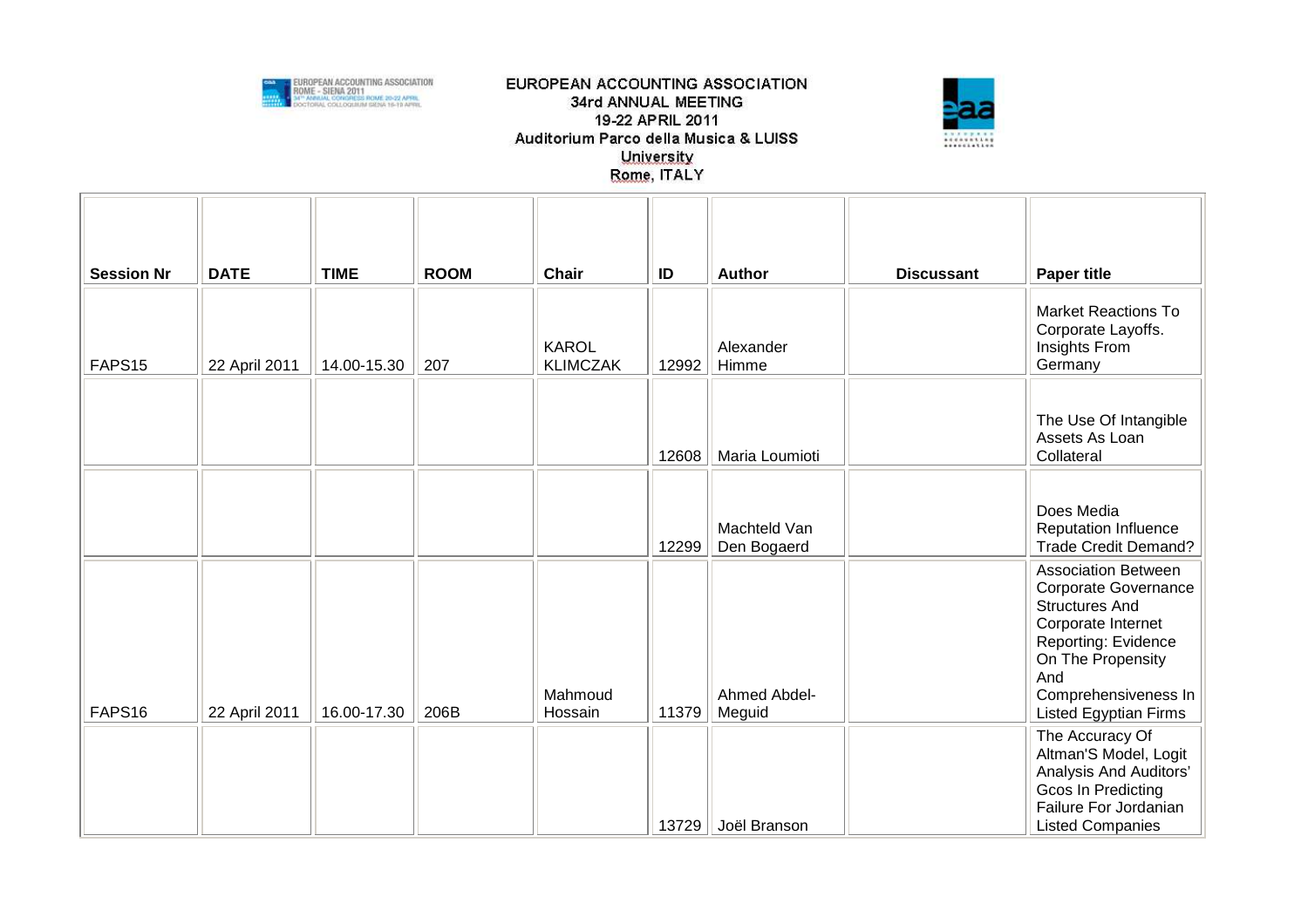



| <b>Session Nr</b> | <b>DATE</b>   | <b>TIME</b> | <b>ROOM</b> | <b>Chair</b> | ID    | <b>Author</b>           | <b>Discussant</b> | <b>Paper title</b>                                                                                                                                                        |
|-------------------|---------------|-------------|-------------|--------------|-------|-------------------------|-------------------|---------------------------------------------------------------------------------------------------------------------------------------------------------------------------|
|                   |               |             |             |              | 12883 | Zhiyuan Simon<br>Tan    |                   | <b>Bringing Corporate</b><br>Governance In: The<br>Integration Of<br>Corporate Governance<br>Within Investment<br>Analyses Explored By<br>Sell-Side Financial<br>Analysts |
| FAPS17            | 22 April 2011 | 16.00-17.30 | 207         | Liyan Tang   | 11917 | Elena Ferrer<br>Zubiate |                   | <b>Investor Sentiment</b><br><b>Effect In Stock</b><br>Markets: Stock<br>Characteristics Or<br>Country-Specific<br>Factors?                                               |
|                   |               |             |             |              | 13325 | Andrea Menini           |                   | Fair Value Accounting:<br>A Source Of<br>Information Or Of<br><b>Confusion For</b><br><b>Financial Markets?</b>                                                           |
|                   |               |             |             |              |       | 12266   Jiri Novak      |                   | Ethical Vs. Non-Ethical<br>$-$ Is There A<br>Difference? -<br>Analyzing The<br>Performance Of<br>Ethical And Non-<br><b>Ethical Investment</b><br>Funds                   |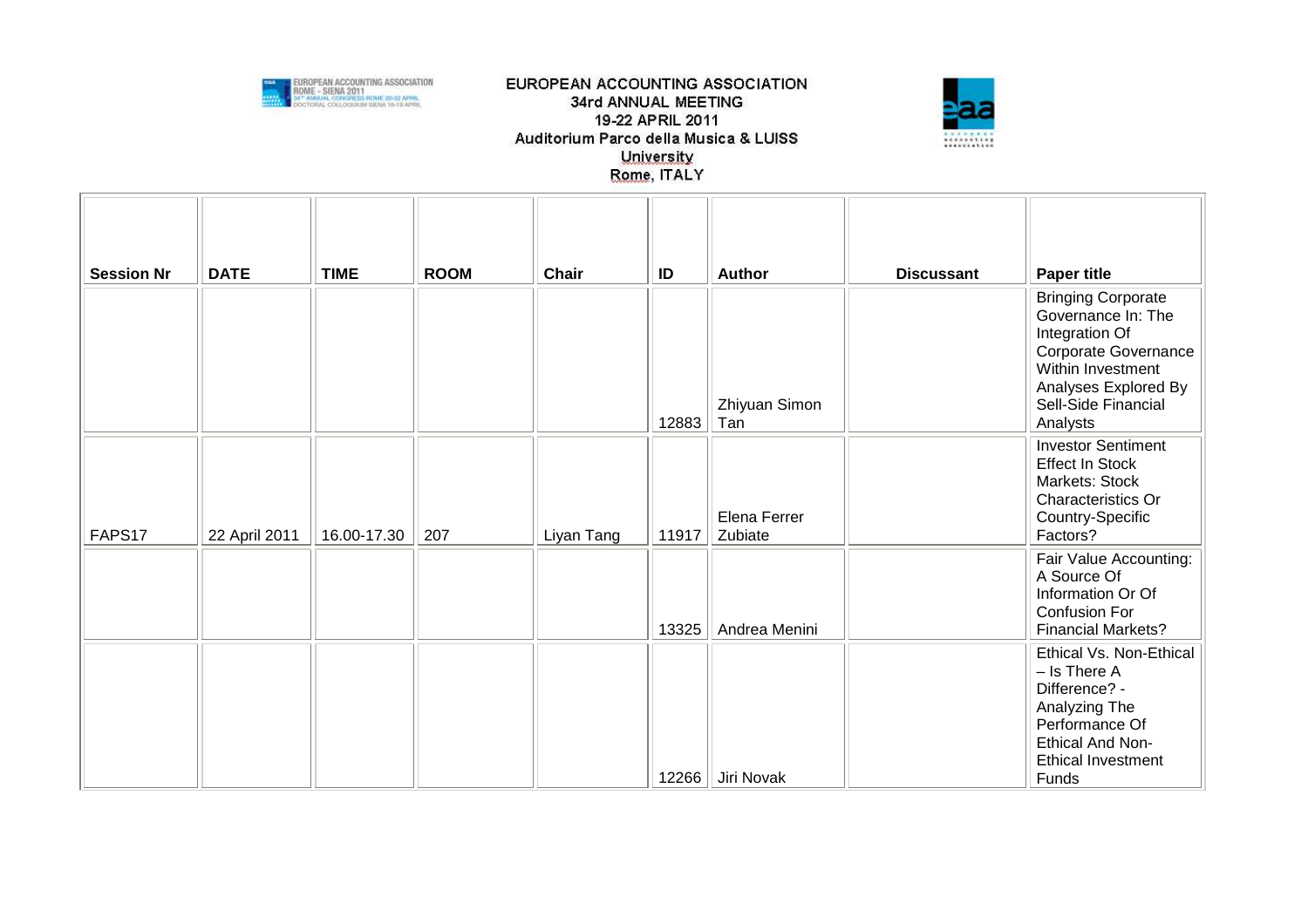



| <b>Session Nr</b> | <b>DATE</b>   | <b>TIME</b> | <b>ROOM</b> | <b>Chair</b>                                      | ID    | <b>Author</b>                   | <b>Discussant</b>    | <b>Paper title</b>                                                                                            |
|-------------------|---------------|-------------|-------------|---------------------------------------------------|-------|---------------------------------|----------------------|---------------------------------------------------------------------------------------------------------------|
| FAPSD01           | 21 April 2011 | 11.00-12.30 | 209         | <b>PARASKEVI</b><br><b>VICKY</b><br><b>KIOSSE</b> | 11995 | Elizabeth<br>Demers             | Karol Marek Klimczak | Understanding The<br>Role Of Language In<br>Management Forecast<br>Press                                      |
|                   |               |             |             |                                                   | 11813 | Kazuhisa<br>Otogawa             | Maria Mazzuca        | How Do Investors<br><b>Trade When Actual</b><br><b>Earnings Are Reported</b><br>With Management<br>Forecasts? |
| FAPSD02           | 21 April 2011 | 09.00-10.30 | 204         | <b>RAF ORENS</b>                                  | 11397 | <b>Manuel Cano</b><br>Rodriguez | David Power          | <b>Consistent Estimation</b><br>Of Conditional<br>Conservatism                                                |
|                   |               |             |             |                                                   | 13116 | <b>Martin Staehle</b>           | <b>Graham Gal</b>    | <b>Unbiased Accounting</b><br>Considering<br>Profitability                                                    |
| FAPSD03           | 21 April 2011 | 14.00-15.30 | 204         | <b>Hugh Grove</b>                                 | 11850 | Massimiliano<br>Bonacchi        | Yohn Teri            | The Analysis And<br>Valuation Of<br>Subscription-Based<br>Enterprises                                         |
|                   |               |             |             |                                                   | 12757 | Bo Bae Choi                     | <b>Anderson Mark</b> | <b>Trading Behavior</b><br>Before The Public<br>Release Of Analysts'<br>Reports                               |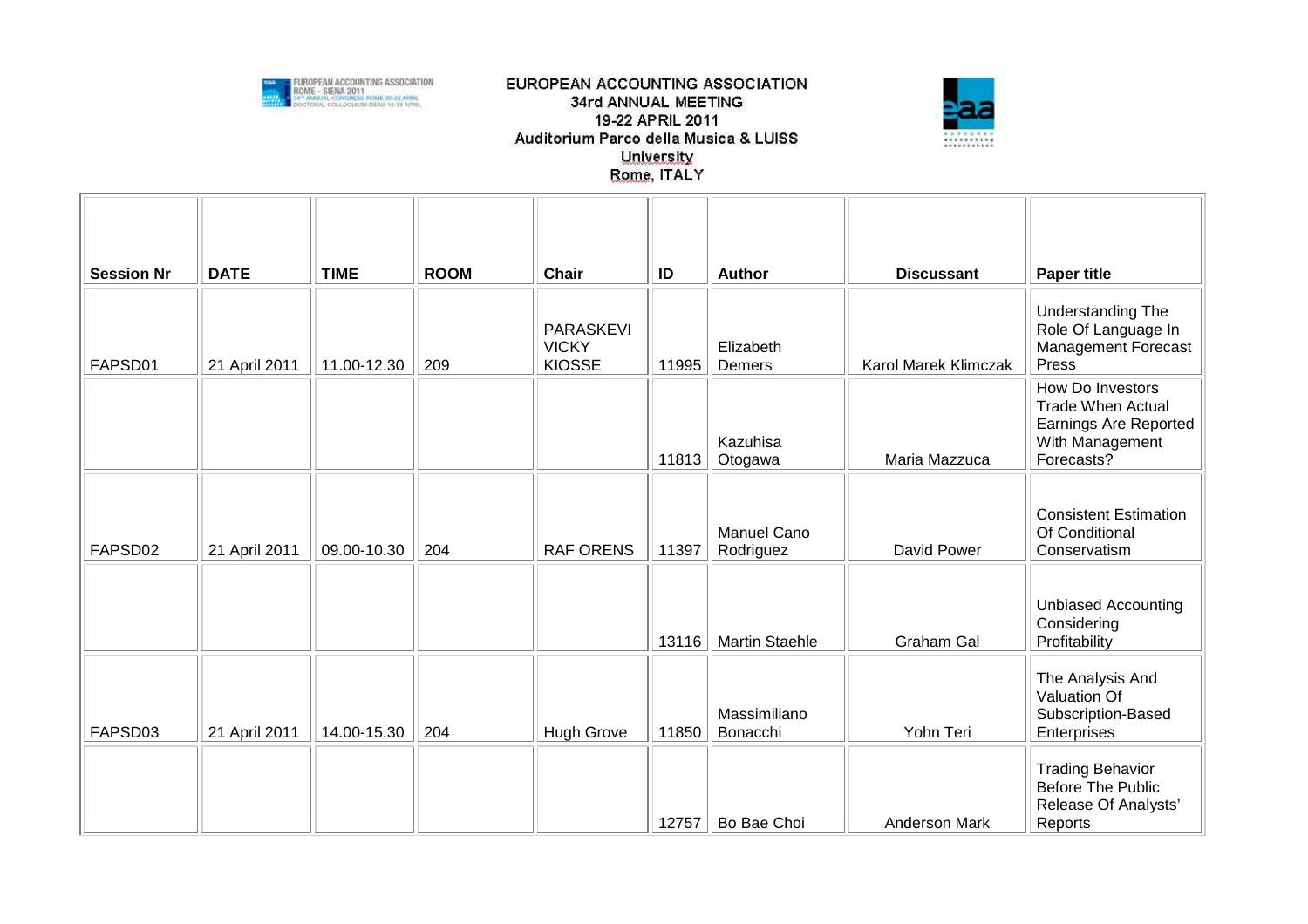



| <b>Session Nr</b> | <b>DATE</b>   | <b>TIME</b> | <b>ROOM</b> | <b>Chair</b>         | ID    | <b>Author</b>  | <b>Discussant</b>                 | <b>Paper title</b>                                                                                                            |
|-------------------|---------------|-------------|-------------|----------------------|-------|----------------|-----------------------------------|-------------------------------------------------------------------------------------------------------------------------------|
| FAPSD04           | 22 April 2011 | 09.00-10.30 | 209         | <b>Margus Tinits</b> | 12360 | Hind Sami      | <b>Limeng Song</b>                | Incentives For<br><b>Accuracy In Analyst</b><br>Research                                                                      |
|                   |               |             |             |                      | 12487 | Pengguo Wang   | Staehle Martin                    | A New Approach To<br>The Simultaneous<br><b>Estimation Of The</b><br>Implied Cost Of Equity<br>Capital And Long-Run<br>Growth |
| FAPSD05           | 22 April 2011 | 16.00-17.30 | 210         | Mark<br>Anderson     | 12355 | Jo Danbolt     | <b>SERAINA</b><br>ANAGNOSTOPOULOU | <b>Cross-Border Versus</b><br><b>Domestic Acquisitions</b><br>And The Impact On<br>Shareholder Wealth                         |
|                   |               |             |             |                      | 11608 | David Lont     | Veenman David                     | Insightful Insiders?<br>Insider Trading And<br>Stock Return Around<br>Debt Covenant<br><b>Disclosures</b>                     |
| FAPSD06           | 22 April 2011 | 16.00-17.30 | 204         | Elisabeth<br>Demers  | 11753 | Keryn Chalmers | Wang Victoria                     | Intangible Assets, Ifrs,<br>And Analysts'<br><b>Earnings Forecasts</b>                                                        |
|                   |               |             |             |                      | 11827 | Kenth Skogsvik | Lehavy Reuven                     | Disentangling The<br>Enterprise Book-To-<br>Price And Leverage<br><b>Effects In Stock</b><br>Returns                          |